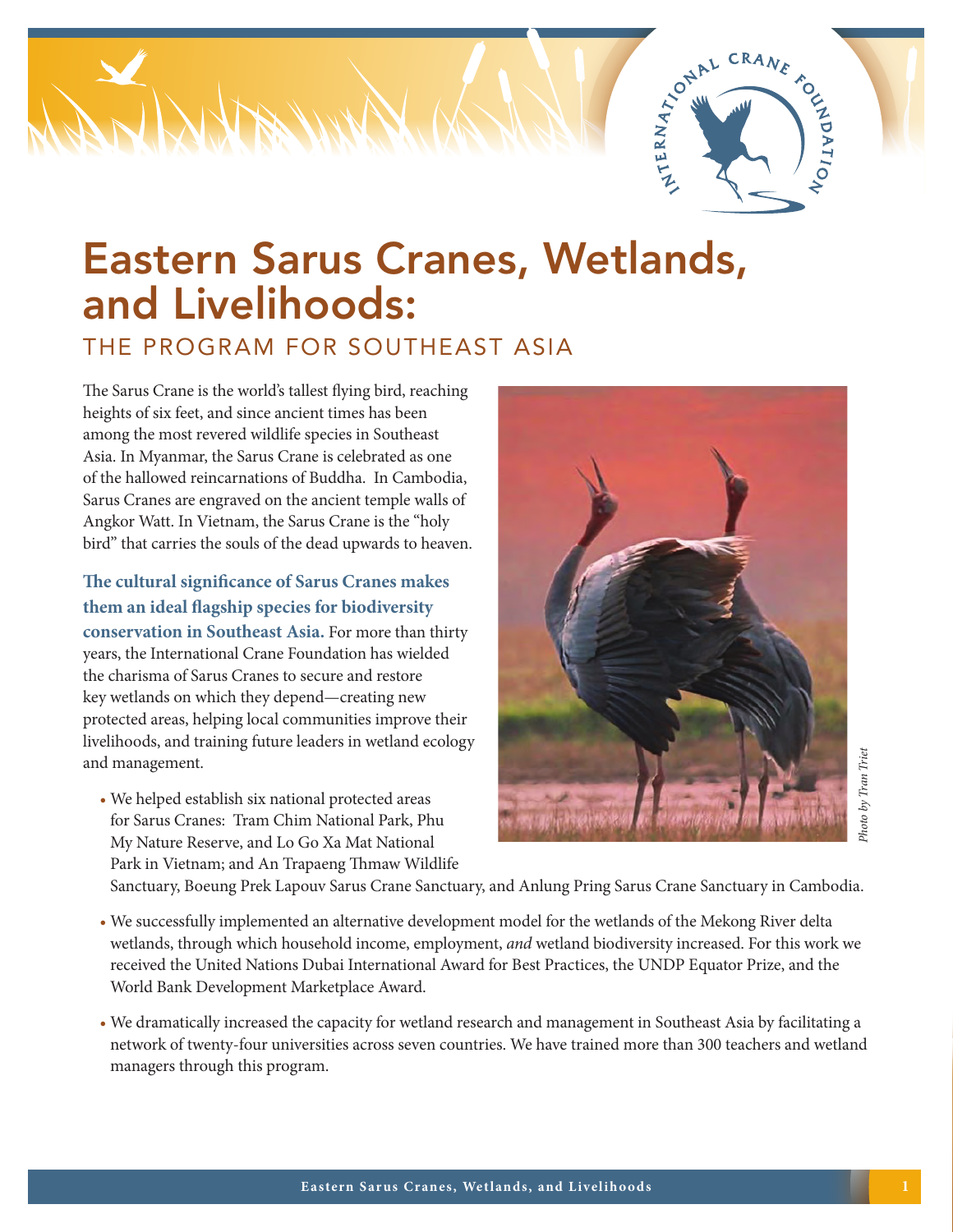Despite these gains, the Sarus Crane is in peril across Southeast Asia. Sarus Cranes once occurred in Philippines, but this subspecies went extinct in the mid-20th Century. Sarus Cranes were also lost from Thailand, although a small population is being reintroduced to former breeding grounds. For more than thirty years, Sarus Cranes were also thought to be extinct in Cambodia and Vietnam, until an isolated population was rediscovered in 1985. This wild population now numbers just 400 birds. The Sarus Crane population in Myanmar, little studied until recently, may number fewer than 400 birds.

The primary threat to Sarus Cranes across Southeast Asia is loss of wetland habitat. Wetlands where Sarus Cranes breed and winter in Cambodia and Vietnam have been extensively converted for rural development, rice farming, and shrimp ponds. The Ayeyarwaddy Delta wetlands that Sarus Cranes use in Myanmar are undergoing a similar rapid transformation. Deforestation of the deciduous Dipterocarp forests and the conversion of wetlands for farming threaten the small wetlands where Sarus Cranes breed in northern Cambodia. Climate change and drought exacerbate these risks. Other emerging threats include accidental poisoning and nest disturbance by people and domestic dogs.



## OUR IMPACT

The International Crane Foundation's Program for Southeast Asia focuses on safeguarding the key populations of Sarus Cranes in Cambodia/Vietnam and Myanmar. To guide our future conservation efforts, we recently organized a workshop in Phnom Penh. Crane conservationists, researchers, wetland managers, and government officials from Cambodia, Vietnam, Myanmar, and other range countries gathered to review the status of the population, identify threats, and propose intervention solutions. The workshop resulted in the Eastern Sarus Crane action plan, and designated the International Crane Foundation as the lead organization for implementing the plan with partners throughout the region. Wetlement to reaction of wetlands are well are meantly reduced to rice agriculture. Human settlements are provide verted in the photo content and the photo converted to rice and the photo and photon converted to react a an

*The future of the Sarus Crane in Southeast Asia will require our continued commitment to the innovative solutions for wetland protection and biodiversity conservation that the International Crane Foundation has championed for more than 30 years—solutions that benefit local people and wildlife.*

#### Securing Sarus Crane Breeding Grounds in Northern Cambodia

Sarus Cranes breed in small wetlands set amid the deciduous Dipterocarp forests of Northern Cambodia. These wetlands are vital for many endangered species, including Giant Ibis, White-shouldered Ibis, Eld's deer, Banteng, and Asian elephants. They also provide water and other natural resources that help local communities survive the long, hot dry season. In recent years, however, Northern Cambodia has undergone rapid deforestation. Many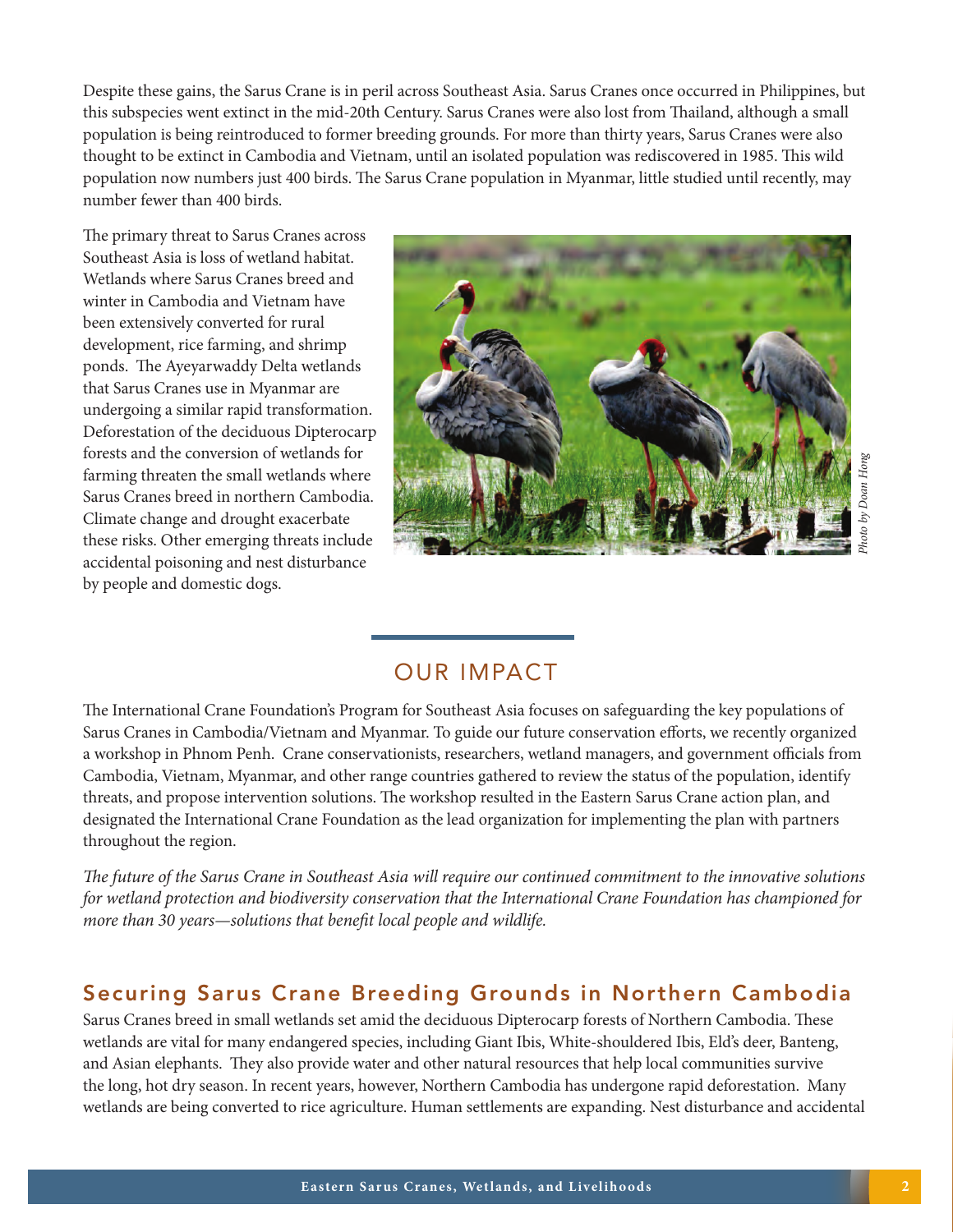poisonings are on the rise. As result, Sarus Cranes and many other species of concern are rapidly decreasing. To reverse this decline, we are taking the following urgent actions:

- Collaborating with the Cambodia Ministry of Environment to issue new regulations to prevent the destruction of all remaining wetlands that serve as crane nesting sites.
- Establishing a pilot project to promote conservation-friendly farming practices that reduce wetland disturbance. We will increase awareness about the



economic value of the goods and services provided by healthy wetlands to local communities and the role of wetlands in increasing climate-change resilience.

- Reducing Sarus Crane nest disturbance by training villagers about the impacts of their activities on nesting cranes and the changes they can make to help cranes.
- Preventing accidental poisoning of Sarus Cranes and other wildlife in Cambodia through a behavioral change campaign aimed at reducing the use of poisons to hunts birds and promoting safe practices for use of agricultural chemicals.



#### Protecting and Managing Wetlands of the Mekong Delta, Vietnam Since the rediscovery of the Eastern Sarus

Crane in the Mekong Delta in 1985, the International Crane Foundation has been the leading force for crane and wetland conservation in the region. We were instrumental in establishing Tram Chim National Park, the largest wetland protection and restoration area in the Mekong Delta. At Phu My, we developed a handicraft business that is improving livelihoods through the sustainable production and sale of handcrafts made from the dominant wetland sedge, *Lepironia*. The project has tripled local employment in the community and increased

household income by 400%—while the Sarus Crane population using these wetlands has increased from fewer than ten to more than 300! The project also generates sufficient revenue to cover most of the costs of managing the wetlands. Based on the success of Phu My as an alternative development model for the Mekong Delta, and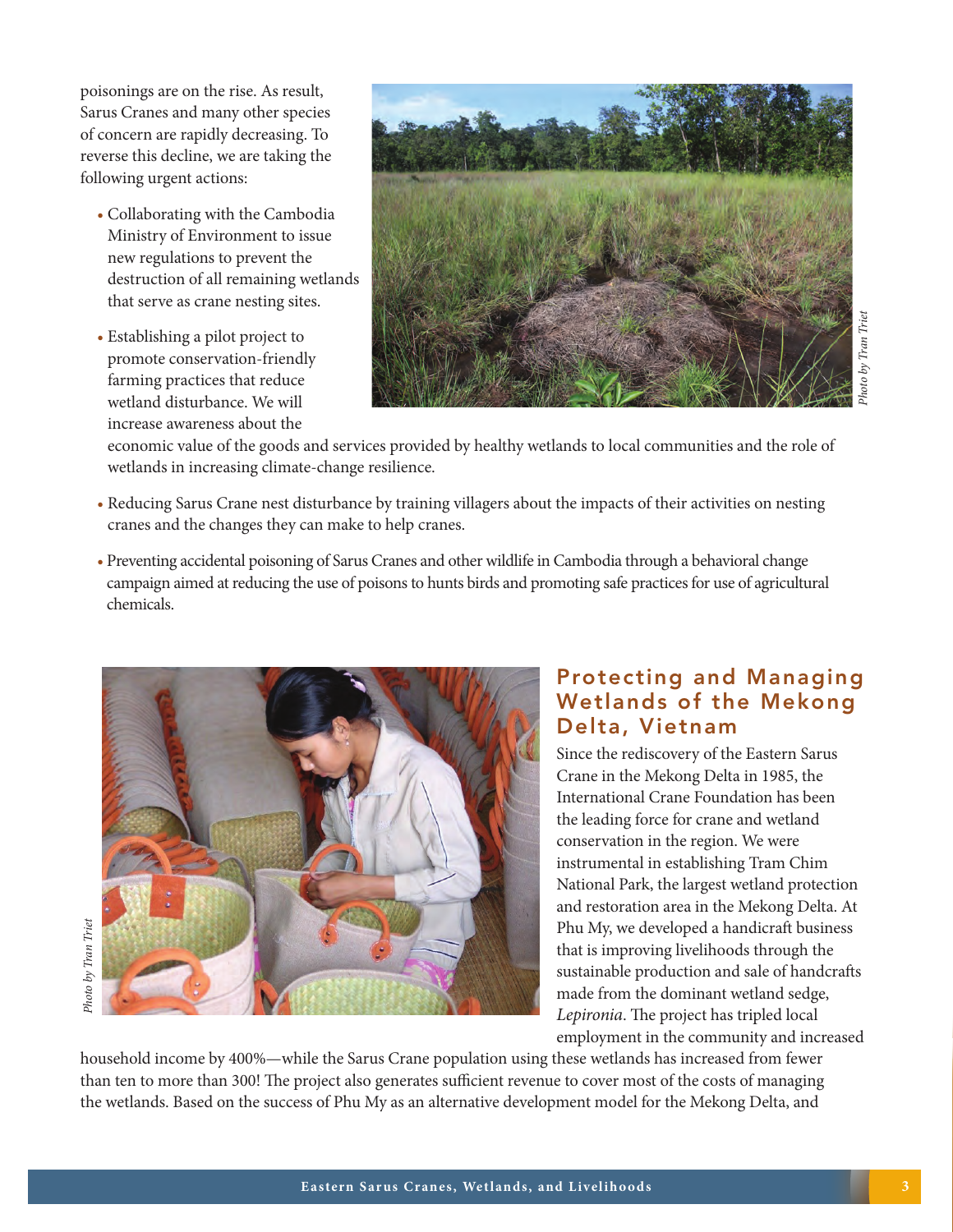on appreciation of the natural capital of wetlands, the Provincial government moved to protect the wetland from intensive agricultural development. Our continued leadership role in Vietnam includes:

- Applying the successful model created at Phu My to other critical wintering sites for Eastern Sarus Cranes in the Mekong Delta, including Anlung Pring on the Vietnam-Cambodia border.
- Providing Tram Chim National Park with technical support for the management of water, fire, and invasive species.

## Making the Case for Wildlife-Friendly Rice Farming in Myanmar

The population status and ecology of Sarus Cranes in Myanmar is poorly understood. In the Ayeyarwady Delta of Myanmar, Sarus Cranes and many other waterbird species inhabit naturally-flooded rice paddies intermixed with natural wetlands that are inundated for 5-6 months of the year. This wildlife-friendly land use is under increasing pressure for conversion to intensified agricultural systems that produce 2-3 rice crops per year through irrigation, wetland drainage, and increased application of fertilizers and pesticides. The rapid expansion of freshwater fish aquaculture, which converts deep-flooded rice paddies to fish ponds, further reduces habitat for cranes and other wildlife in the Ayeyarwady Delta. We will support the efforts of our Myanmar colleagues to assess and protect Sarus Cranes by:

- Training and supporting Myanmar faculty and students to monitor nests and feeding grounds, assess habitat requirements, and evaluate emerging threats for Sarus Cranes across the country.
- Implementing a pilot project that promotes wildlife-compatible, high-value, organic, deep-flooded rice farming as a viable economic alternative to intensive triple-crop rice production for local communities near Wakima in the Ayeyarwady Delta.
- Monitoring fish pond expansion in crane areas and sharing crane data with the Myanmar government agencies responsible for aquacultural development as a basis for sustainable land use decisions.
- Developing a Sarus Crane Action Plan for Myanmar, and implementing this plan in partnership with university colleagues, government agencies, and NGOs.

#### Training Future Leaders

The International Crane Foundation created the University Network for Wetland Research and Training in the Mekong Region to address the lack of capacity for wetland research and management in Southeast Asia. Now in its 18th year, the network has grown to include twenty-four universities from seven countries. Every year a different country hosts the annual three-week intensive training course on wetland ecology and management, providing classroom and field training for more than twenty students. Previous workshop participants become the trainers in subsequent workshops. To date



the University Network has trained 310 young lecturers and wetland managers from universities, governmental agencies, and conservation NGOs in the Mekong river basin and beyond. The University Network also has the